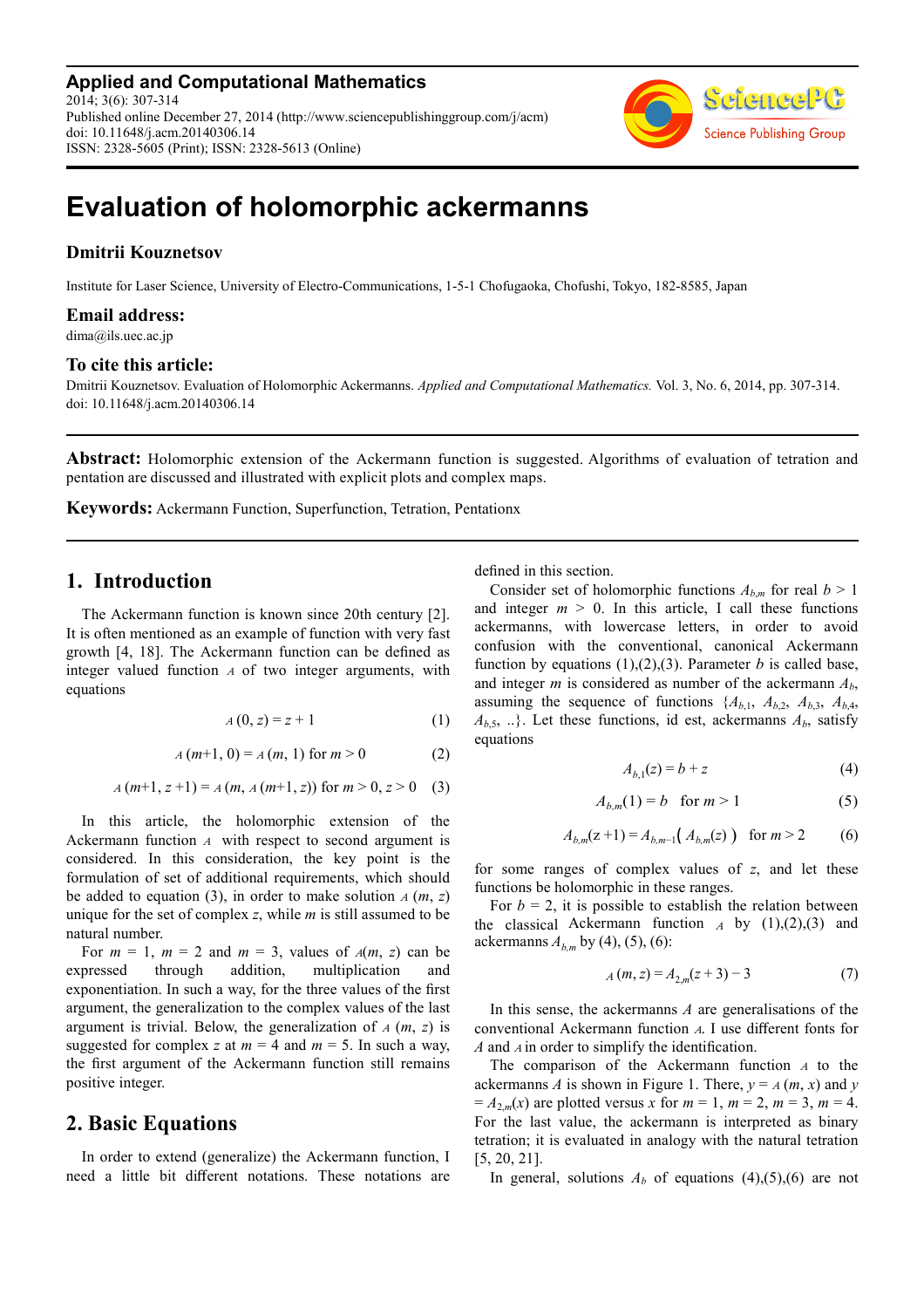unique. From the intuitive wish to express the solution in terms of simple elementary functions, one can suggest expressions for some of ackermanns. The First one, id est,  $A_{b1}$  is determined by (4); it is just addition of a constant, equal to base *b*. Then, the Second and Third ackermanns can be specified as follows:

$$
A_{b,2}(x) = b \, z \tag{8}
$$

$$
A_{b,3}(x) = b^Z \tag{9}
$$

Parameter *b* is called "base", in analogy with base of the exponential and that of logarithm. In such a way, the Second ackermann is multiplication to base *b*, and the Third ackermann is exponentiation to base *b*.



*Figure 1. Comparison of notations for binary ackermanns* 

Equation (6) can be interpreted as a transfer equation [14, 22]. Each ackermann (except First) is superfunction [9, 18, 19] with respect to the previous one; and each ackermann can be considered as a transfer function for the next one. Certain results about construction and evaluation of superfunctions had been reported in the beginning of 21th century [5-15].

Several methods of construction and evaluation of superfunctions have been suggested and implemented. Here, these methods are used to evaluate the Fourth and Fifth ackermanns, that cannot be defined with elementary functions (as the Second and Third ackermanns by eq. (8) and (9)).

There is an important question about choice of the additional conditions, additional requirements, that should be added to equations (4), (5), (6) in order to provide the uniqueness of the solution. These conditions should allow to evaluate the functions and to plot the figures. I suggest hints for these additional conditions and I illustrate these with evaluation of the Fourth ackermann, which already has special name, tetration:

$$
A_{b,4} = \text{tet}_b \tag{10}
$$

Then, for base  $b = e = \exp(1) \approx 2.71$ , I construct the 5th ackermann, let it be called pentation:

$$
A_{b,5} = pen_b \tag{11}
$$

For the constructed functions, I provide the efficient algorithms of evaluation, real-real plots and the complex maps. These plots and maps are loaded to sites TORI and Citizendium and supplied with their generators. (Colleagues can load the generators and reproduce figures from this article, as well as make new illustrations and/or use these codes for other applications.) Then I formulate suggestions for the future work on development of ackermanns and other superfunctions. The superfunctions should greatly extend the arsenal of holomorphic functions available for description of physical phenomena and approximation of functions; for this reason I consider the topic as interesting and important.

For base  $b = 2$ , the ackermanns  $A_{b,m}$  by (4), (5), (6) and the canonical Ackermann function  $A$  by (1), (2), (3) are related through equation (7); this relation is illustrated in Figure 1. Each new ackermann  $A_2$ , constructed here, appears as generalization of the canonical Ackermann function, mentioned in the Abstract.

#### **3. Tetration**

Tetration  $f = A_{b,4} = \text{tet}_b$  is the 4th ackermann. It is superfunction of exponentiation; it satisfies the transfer equation with the condition at zero below:

$$
f(z+1) = b^{f(z)} \tag{12}
$$

$$
f(0) = 1 \tag{13}
$$

Complex maps of tetration are shown in Figures 2, 3 for various values of base *b*. The evaluation is described in [5, 6, 7, 8, 11, 12].

Maps for  $b = 2 \approx 1.41$ ,  $b = \exp(1/e) \approx 1.44$  and  $b = 1.5$ are shown in figure 2. Similar maps for  $b = 2$ ,  $b = e \approx 2.71$ , and for *b* = 1.52598338517 + 0.0178411853321 i are shown in Figure 3.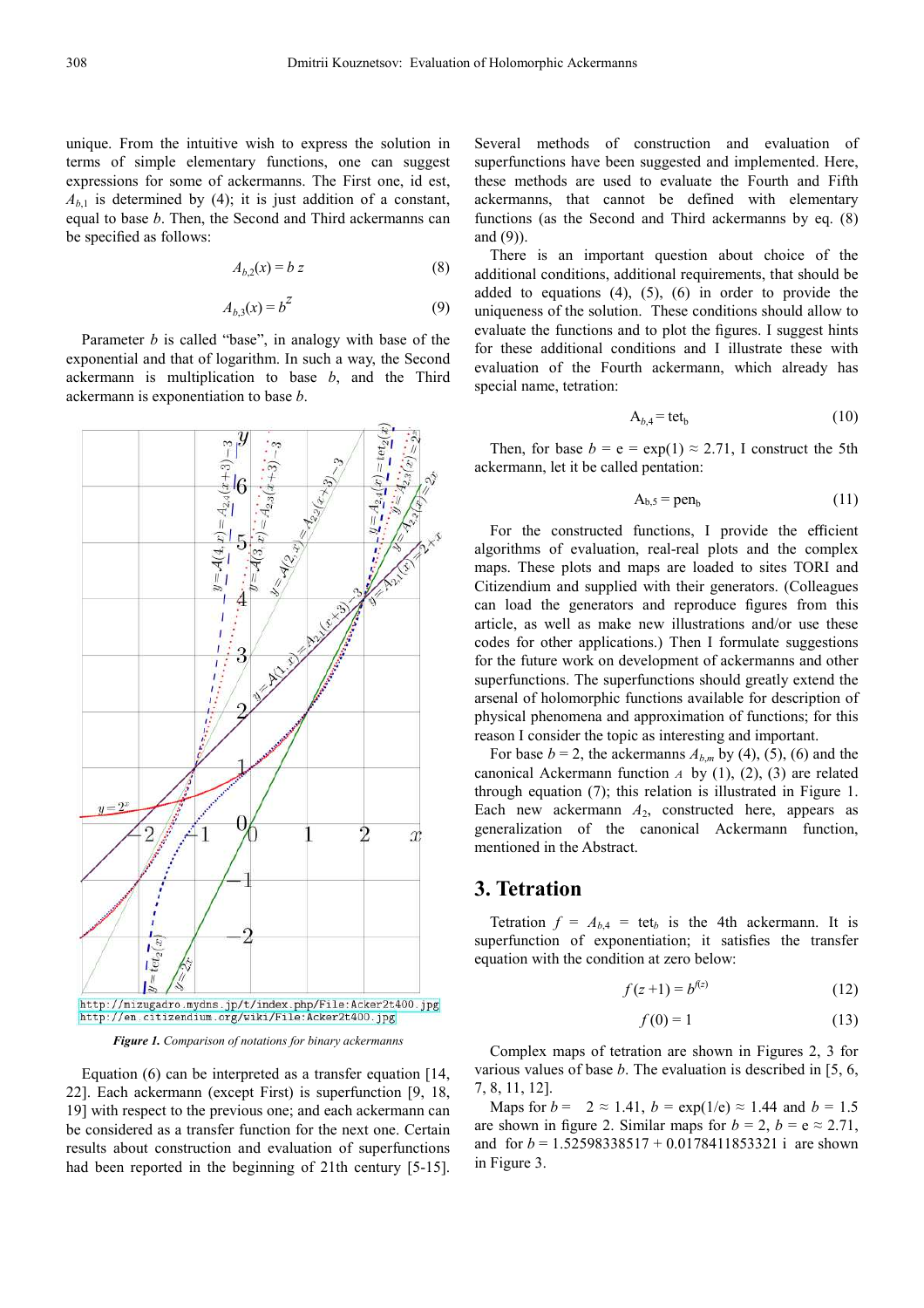



*Figure 3.*  $u+iv = \text{tet}_b(x+iy)$  *for*  $b=2$ , for  $b = e \approx 2.71$ , and for  $b = 2$ 1.52598338517 + 0.0178411853321 i

 $-30$ 

 $-20$  $-15$ 

 $-25$ 

 $-10$ 

Цf

 $0.2$ 

 $46810$ 



*Figure 4.* Graphics of tetration:  $y = \text{tet}_b(x)$  versus x for various *b* 

The algorithm of the calculation of tet *b* for  $1 \leq b \leq$  $exp(1/e)$  is described in the articles [8, 9, 10]. The algorithm for  $b = \exp(1/e)$  is described in [12]. That for  $b > \exp(1/e)$  is described in [5, 6].

With minimal modification, this can be applied for complex values of base *b*. This adaptation is straightforward; the example is shown at the bottom map of Figure 3.

The interpretation is most simple for real base  $b > 1$ . In order to provide the uniqueness of the solution, it is assumed that the tetration tet<sub> $b$ </sub>(*z*) is holomorphic at least in the range  $\text{Re}(z)$  > -2, and it is bounded at least in the range  $|\text{Im}(z)| \leq 1$ . Conjecture about existence and uniqueness of such tetration (and uniquwnwss of its inverse function at  $e_b = \text{tet}_b^{-1}$ ) had been considered for various values of base *b*, in attempts to find any contradiction (and to negate the conjecture) [5, 6, 7, 8, 11, 12]. Some theorems about the uniqueness are suggested in the recent publication [11].

Figures 2 and 3 show how does the complex map of tetration tet $_b$  modify, as the base  $b$  gradually changes from small values (of order of unity) to larger values. The behavior for real values of argument is shown in Figure 4 and discussed in the next section.

# **4. Tetration for Real Base and Real Argument**

This section deals with the 4th ackermann,  $A_{b,4} = \text{tet}_b$ , for  $b > 1$ . Explicit plots  $y = \text{tet}_b(x)$  versus *x* are shown in Figure 4 for various values of base *b*.

For moderate values of the argument, tetration can be approximated with elementary function. This approximation is described below. Let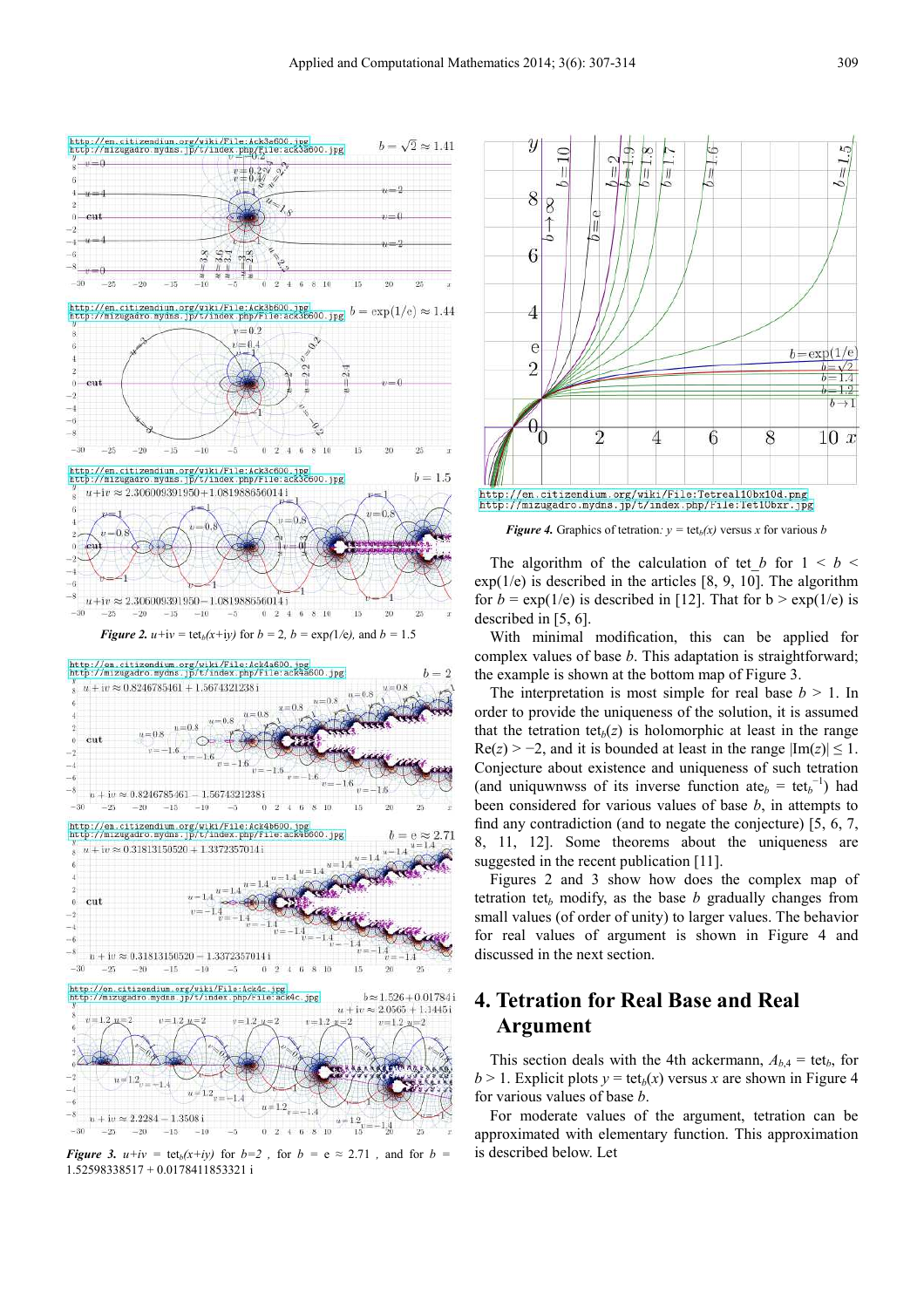$$
d = \ln(b)
$$
\n
$$
q = \sqrt{d}
$$
\n
$$
c_0 = -1.0018 + \frac{0.1512848482(1. + 33.0471529885q - 3.51771875598d)q}{1 + 3.2255053261256337q} + \frac{\ln(2) - \frac{1}{2}}{d}
$$
\n
$$
c_1 = 1.1 - 2.608785958462561(1 - 0.6663562294911147q)q - \frac{\ln(2) - \frac{5}{8}}{d}
$$
\n
$$
c_2 = -0.96 + 3.0912038297987596 \frac{(1+0.60213980487853d)q}{1+4.24046755648d} + \frac{\ln(2) - \frac{2}{3}}{d}
$$
\n
$$
c_3 = 1.2 - 10.44604984418533 \frac{(1+0.213756892843q+0.369327525447d)q}{1+4.9571563666q + 7.702332166d} - \frac{\ln(2) - \frac{131}{192}}{d}
$$
\n
$$
fit_b(z) = (1 + c_0 z + c_1 z^2 + c_2 z^3 + c_3 z^4)(z+1) + \ln(z+2) - \frac{\ln(2)}{d}(1+z)
$$
\n(14)

Function fit by (14) is constructed, approximating tetration, evaluated with algorithms described previously [5, 6, 8, 9, 15]. At  $1.05 < b < 5$ , function fit<sub>b</sub>(*z*) approximates function tet<sub>*b*</sub>(*z*) for  $|z| < 1$  with 4 significant figures. Taking into account the transfer equation (12), this approximation can be extended to the strip along the real axis. In particular, the resulting approximation is valid along the real axis. This representation is used to plot the most of curves in Figure 4, the error of approximation is not seen even at the zooming-in of the plot; but for  $b = 10$  the original representation of tetration through the Cauchi integral [5] is involved.

Figure 4 shows behavior of the 4th ackermann of real argument to real base  $b > 1$ . This function has logarithmic singularity at  $-2$ . The graphic passes through points  $(-1, 0)$ ,  $(0, 1)$ ,  $(1, b)$ . At large positive values of argument, the 4th ackermann quickly grows up for  $b > \exp(1/e)$ , and approaches the largest fixed point of exponent for  $b \leq$  $exp(1/e)$ .

The approximation (14) used to plot Figure 4 can be a prototype of the internal implementation of tetration to real base  $b > 1$  in the programming languages. The algorithm for the precise evaluation [5, 12, 8] is exact in the sense that it allows to evaluate tetration with any required precision. In such a way, both, the range of validity and the precision could be improved. One of direction of the future work can be covering of the whole complex plane, both in base *b* and argument *z*, with the precise and efficient approximations of tetration tet $_b(z)$ ; the expansions (including the truncated Taylor series) should provide better performance than the original algorithm through the Cauchi integral [5] for complex base *b* and real  $b > \exp(1/e)$ .

Figures 2 and 3 show how does the complex map of tetration tet<sub>b</sub> changes as the base  $b$  gradually changes from small values (of order of unity) to large values. For same real values of base *b*, the corresponding real-real plots are shown in Figure 4. The efficient algorithms of evaluation of tetration are supplied, so, the tetration should be interpreted as elementary function.

## **5. Natural Tetration and Pentation**

As an example of generalisation of ackermanns, in this section I describe the natural pentation and compare it to the natural tetration [5]. The 4th ackermann is already described and implemented for various bases [5, 6, 12, 8], and the same methods can be used to built-up the pentation, pen<sub>b</sub> =  $A_{b,5}$ .

Here, I consider the only natural pentation, id est, that to base  $b = e$ . It is superfunction of tetration; complex map of tetration is repeated in Figure 6. It is zoom-in of the map of natural tetration at Figure 2; it can be compared to the map of pentation at Figure 7. In order to provide uniqueness of a superfunction, one should indicate the way of the construction that specifies its asymptotic behaviour at large values of argument. Let the superfunction *F* of tetration approaches the fixed point

$$
L \approx -1.85035452902718\tag{15}
$$

of tetration, id est, the real solution of equation

$$
tet(L) = L \tag{16}
$$

at infinity. The graphical solution of equation (16) is shown in Figure 5.

Figure 5 can be considered as simplified zoom-in from the central part of Figure 4, with additional line  $y = x$ . As tetration can be evaluated with arbitrary precision, solution *L* of equation (16) also can be found with arbitrary precision; in this sense *L* is exact quantity. In order to see the details, the zoom-in of the complex map of the natural tetration is repeated in Figure 6, in the same notations, as in Figures 2 and 3. The complex map of thetration in Figure 6 can be compared to the map of pentation, shown in Figure 7 in the same notation. Construction and evaluation of pentation is described below.

In Figure 5, the fixed point of tetration is denoted as  $L_{e,4,0}$  = *L*, in order to distinguish it from the fixed points of other ackermanns. The subscripts indicates that this quantity correspond to the natural ackermann, id est, to the ackermann to base  $b = e$ ; that it refers to the Foruth ackermann, id est, tetration, and that it refers to the minimal real solution. Other supertetrations can be constructed using other fixed points, that are seen in the Figure 5, but not marked; they could be denoted  $L_{e,4,1}$  and  $L_{e,4,2}$ .

Only one among varies superfunctions of tetration is called "pentation". I construct this pentation in the following way. I search for the solution *F* of the transfer equation

$$
F(z+1) = \text{tet}(F(z))\tag{17}
$$

as the following expansion:

$$
F(z) = f(z) + O(\varepsilon^M)
$$
 (18)

where

$$
f(z) = L + \sum_{m=1}^{M-1} a_m \varepsilon^m \qquad (19)
$$

and

$$
\varepsilon = \exp(kz) \tag{20}
$$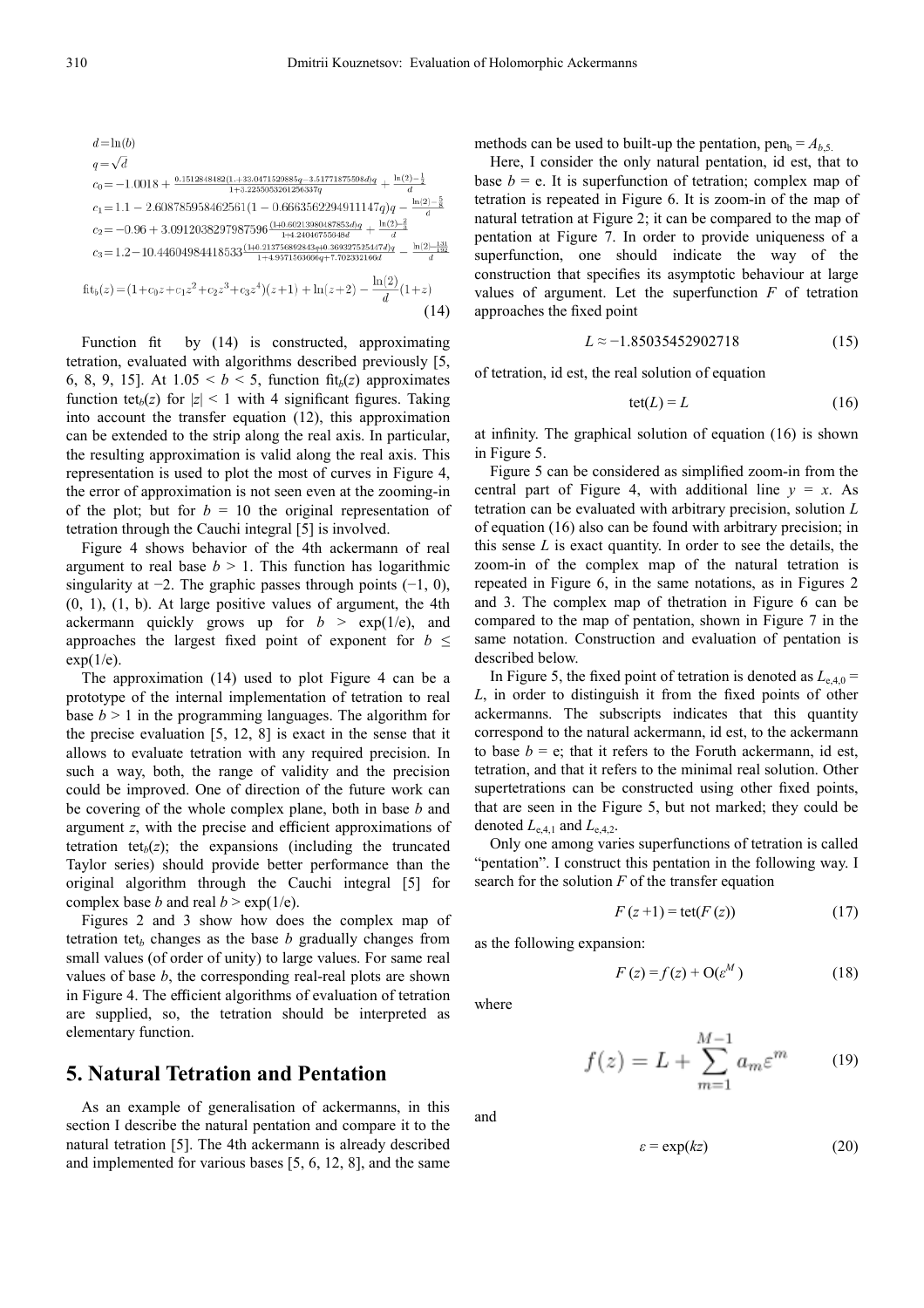

*Figure 5.*  $y = \text{tet}_b(x)$  for  $b = \text{sqrt}(2)$ ,  $b = 1.7$ ,  $b = \tau \approx 1.63532$ ,  $b = 1.6$ ,  $b =$ *1.5, b = η =*  $exp(I/e) \approx 1.44$ *, and b = 2*  $\approx 1.41$ 



Here, the positive constant  $k$  has sense of the increment of the growth of superfunction at large negative values of the argument, and *a* are real coefficients. For simplicity, I set  $a_1 =$ 1. This specification does not affect the resulting superfunction, but makes the calculation of the coefficients shorter and simpler.

Substitution of representations (18) and (19) to the transfer equation (17) and the asymptotic analysis with small parameter *ε* give



and the coefficients *a*; in particular,

 $a_2$ 

$$
= \frac{\text{tet}''(L)/2}{\left(\text{tet}'(L)-1\right)\text{tet}'(L)} \approx -0.6263241 \qquad (22)
$$

$$
a_3 = \frac{\textrm{tet}''(L)a_2 + \textrm{tet}'''(L)}{\left(\textrm{tet}'(L)^2 - 1\right)\textrm{tet}'(L)} \approx 0.4827\quad \ \ (23)
$$

where "prime" denotes the derivative.

For the numerical implementation, in (19), I choose  $M = 4$ ; this is sufficient to evaluate pentation with 14 significant figures and to plot all the figures of this article in real time. This approximation is good for large negative values of the real part of argument of supertetration. Then, for integer *n*, I define

$$
F_n(z) = \det^n (f(z - n))
$$
 (24)

The exact superfunction *F* appears as limit

$$
F(z) = \lim_{n \to \infty} F_n(z) \tag{25}
$$

While *f* is asymptotic solution, this limit does not depend on the chosen number *M* of terms in the asymptotic expansion. However, the larger  $M$  is, the faster the limit in  $(25)$  does converge.

The pentation appears as superfunction *F* with displaced argument:

$$
pen(z) = A_{e,4}(z) = F(x_5 + z)
$$
 (26)

where  $x_5 \approx 2.24817451898$  is the solution of equation  $F(x_5) =$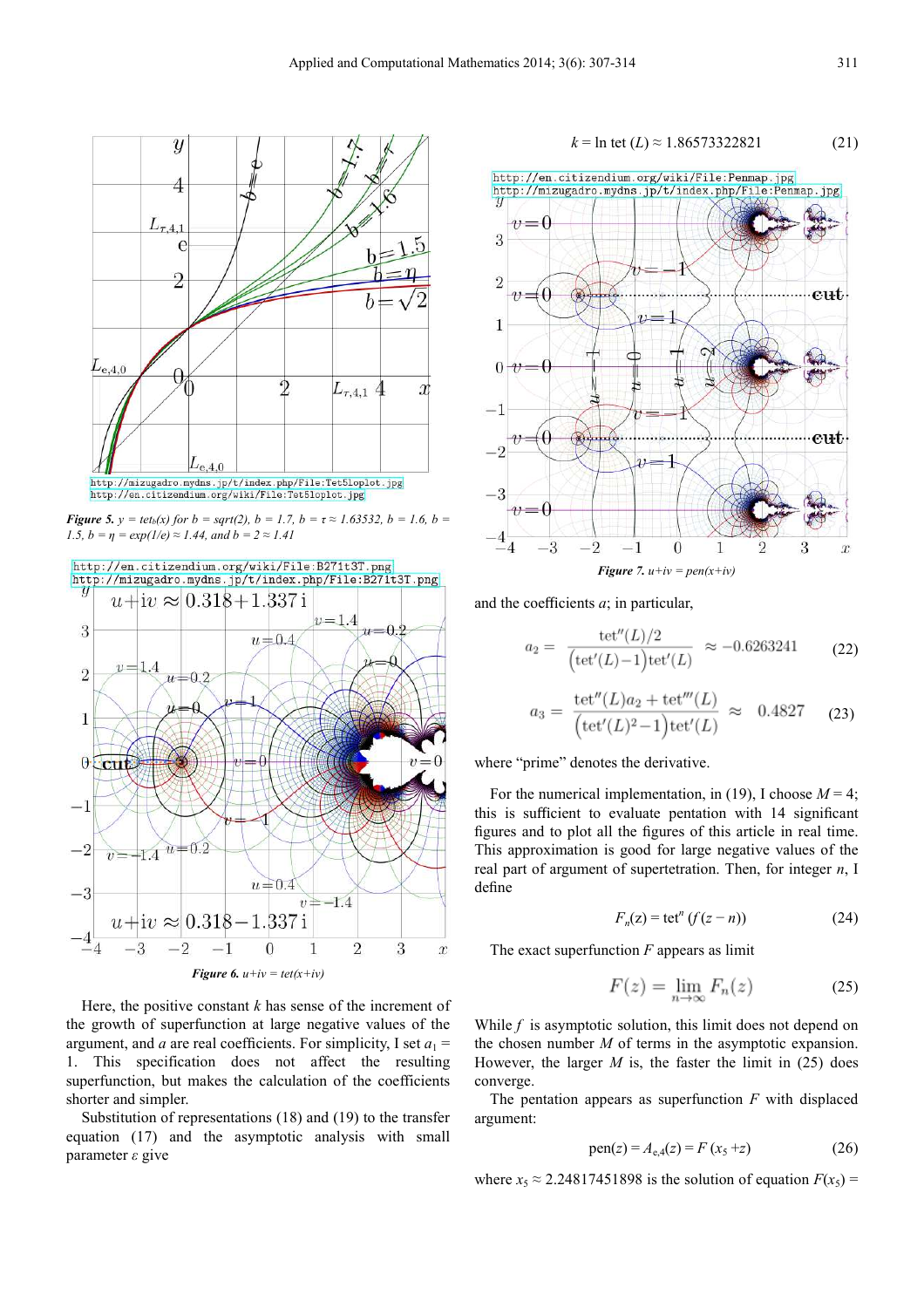

1. Complex map of this pentation is shown in Figure 7, announced above.

*Figure 8.*  $y = pen(x)$  *by (26), its asymptotic by (27) and error of the linear* 

The real-real plot of pentation by (26) is shown in Figure 8 with thick curve. The additional horizontal line  $y = L_{e,4,0}$ shows the asymptotic at large negative values of the argument. More advanced asymptotic, id est, the first approximation

$$
y = L_{e,4,0} + \exp(k(x+x_5))
$$
 (27)

is also shown with thin curve. The curve for pentation lies between these two asymptotics.

In vicinity of the segment  $-2 < x < 0$ , pentation  $y = \text{pen}(x)$ can be approximated with linear function  $y = x +1$ . Error of this approximation can be characterized with deviation

$$
\delta(x) = \text{pen}(x) - (x+1) \tag{28}
$$

In order to show this deviation in Figure 8, it is scaled up with factor 10. The same linear approximation had been suggested [3] also for the previous ackermann, id est, for tetration tet =  $A_{e,4}$ . This approximation provides at least two significant figures in the range specified, and the curve of titration looks almost straight in the interval specified. The complex map of pentation in Figure 7 can be compared to the map of tetration in Figure 6.

The complex map of natural tetration in figure 6 had been

published previously [5, 6]. As for the map of pentation in figure 7, it is new; up to my knowledge, no complex map of pentation had been published at least before year 2014 [15].

Tetration tet( $z$ ) is holomorphic in the whole complex plane except the half-line  $z \le -2$ . Pentation is holomorphic at least for  $|Im(z)| < |P|/2 \approx 1.683838$ , where  $P = 2\pi i/k$  is period; pentation, as exponential, is periodic function. A little bit more than two periods are covered by the range of the map at Figure 7. Pentation has the countable set of cut lines, parallel to the real axis. In Figure 7, these cuts are marked with dashed lines.

The first 5 natural ackermanns are compared in Figure 9 for real values of the argument. It corresponds to base  $b = e$ . The curve for pentation pen is borrowed from Figure 8. Similar figures can be plotted also for other values of base *b*.

In the Mathematica software, there is already appropriate name for the procedure to calculate iterates of a function; it could be called "Nest". In the current version, this procedure does not include construction of superfunction nor its inverse (abelfunction [1, 11, 16]), and it deals only with cases, when the number of iterates is expressed with integer constant. The generalization should allow to call the Nest with any argument and even to perform the numerical evaluation, if the number of iterates is expressed with a complex constant. Then, the automatic construction and evaluation of the highest ackermanns should be good test to verify and debug such a procedure, and this may be matter for the future work.



*Figure 9. y =*  $A_{e,m}(x)$  *versus x for m = 1, 2, 3, 4, 5*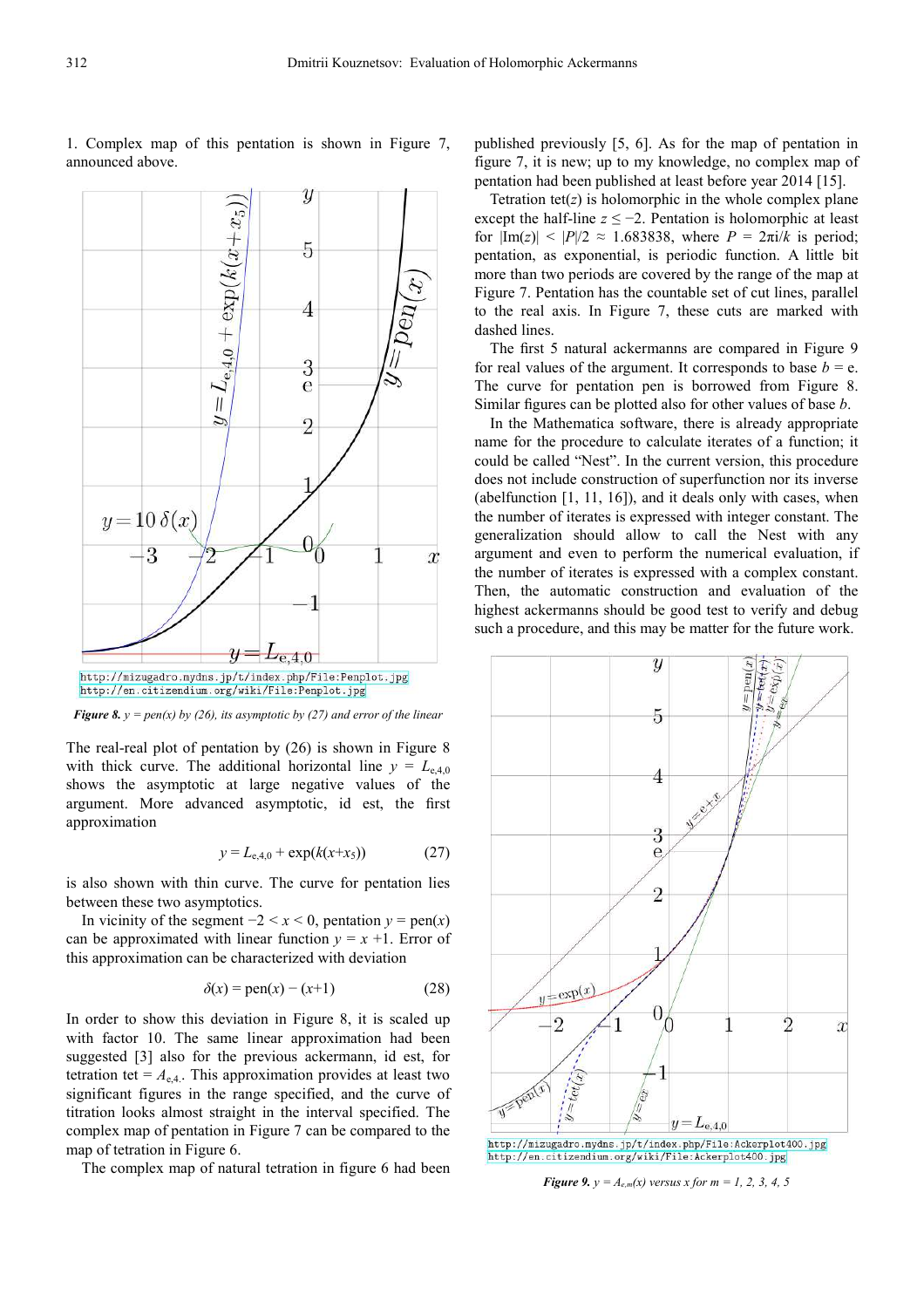## **6. Conclusion**

Generalization of the Ackermann function can be performed thorough the formalism of superfunctions [9, 18, 19]. Notation "ackermann" is suggested for this generalization. Sequence of the ackermanns is suggested. Each of new ackermanns (except First) appears as superfunction of the previous one, and as transfer function for the next one; this relation is expressed with the transfer equation (6). The already reported methods [5, 12, 8, 14] of construction of superfunctions can be used to build-up the chain of the holomorphic ackermanns. The classical binary Ackermann A function appears as the special case, it is expressed through the ackermanns  $A_{2,m}$  with equation (7). This relation is illustrated in Figure 1.

The first 5 ackermanns already have special names: addition, multiplication, exponentiation, tetration and pentation. For base  $b = 2$ , four of these functions are plotted in Figure 1. For natural base  $b = e$ , these functions are plotted in Figure 9, and the complex maps of tetration tet and pentation pen are shown in Figures 6 and 7.

In order to provide uniqueness of holomorphic ackermanns, their asymptotic behavior should be specified. The natural choice is requirement that each new ackermann (except first and second) exponentially approaches the fixed point of the previous one; for pentation, it is determined by asymptotic (18), (19). The choice of the fixed point determines the superfunction.

The future work may include elaboration of algorithms for the automatic construction of superfunctions. Building up the chain of holomorphic ackermanns as solutions of equations (4), (5), (6) may be a good example for testing and debugging of such a procedure.

# **References**

- [1] http://gdz.sub.unigoettingen.de/dms/load/img/?PPN=PPN243919689\_0001 N.H.Abel. Untersuchung der Functionen zweier unabhängig veränderlicher Gröfsen *x* und *y*, wie *f*(*x*,*y*), welche die Eigenschaft haben, dafs  $f(z, f(x,y))$  eine symmetrische Function von *z*, *x* und *y* ist. Journal für die reine und angewandte Mathematik, V.1 (1826) Z.1115.
- [2] http://link.springer.com/article/10.1007%2FBF01459088 Wilhelm Ackermann. Zum Hilbertschen Aufbau der reellen Zahlen. Mathematische Annalen 99, Number 1(1928), Z.118- 133.
- [3] http://www.tandfonline.com/doi/abs/10.1080/1065246050042 2247#.VI7FoBaD5N2 M.H.Hooshmand, August 2006, "Ultra power and ultra exponential functions", Integral Transforms and Special Functions, Vol. 17, No. 8, 549-558.
- http://eusebeia.dyndns.org/veblen/veblen On Fast-growing Computable Functions. 07 May 2008.
- [5] http://www.ams.org/journals/mcom/2009-78-267/S0025-5718- 09-02188-7/home.html http://www.ils.uec.ac.jp/~dima/PAPERS/2009analuxpRepri.pd

f http://mizugadro.mydns.jp/PAPERS/2009analuxpRepri.pdf D.Kouznetsov. Analytic solution of  $F(z+1)=exp(F(z))$  in complex z-plane. Mathematics of Computation 78 (2009), 1647-1670.

- [6] http://mizugadro.mydns.jp/PAPERS/2009vladie.pdf http://www.ils.uec.ac.jp/~dima/PAPERS/2009vladie.pdf D.Kouznetsov. Tetration as special function. Vladikavkazskii Matematicheskii Zhurnal, 2010, v.12. issue 2, p.31-45.
- [7] https://bbuseruploads.s3.amazonaws.com/bo198214/bunch/do wnloads/main.pdf Henryk Trappmann, Dmitrii Kouznetsov. 5+ methods for real analytic tetration. June 28, 2010.
- [8] http://www.ams.org/journals/mcom/2010-79-271/S0025-5718- 10-02342-2/home.html https://www.researchgate.net/publication/220576905\_Portrait of the four regular superexponentials\_to\_base\_sqrt%282%29 http://eretrandre.org/rb/files/Kouznetsov2009\_215.pdf http://www.ils.uec.ac.jp/~dima/PAPERS/2010q2.pdf http://mizugadro.mydns.jp/PAPERS/2010q2.pdf D.Kouznetsov, H.Trappmann. Portrait of the four regular superexponentials to base sqrt(2). Mathematics of Computation, 2010, v.79, p.1727-1756.
- [9] http://link.springer.com/article/10.3103%2FS00271349100100 29 https://www.researchgate.net/publication/226675861\_Superfu nctions and sqrt of factorial D.Kouznetsov, H.Trappmann. Superfunctions and square root of factorial. Moscow University Physics Bulletin, 2010, v.65, No.1, p.6-12. (Russian version: p.8-14)
- [10] http://link.springer.com/article/10.3103%2FS00271349100200 49#page-2 http://www.ils.uec.ac.jp/~dima/PAPERS/2010logistie.pdf http://mizugadro.mydns.jp/PAPERS/2010logistie.pdf D.Kouznetsov. Holomorphic extension of the logistic sequece. Moscow University Physics Bulletin, 2010, series 3, issue 2, page 23-30
- [11] http://link.springer.com/article/10.1007%2Fs00010-010-0021 http://www.ils.uec.ac.jp/~dima/PAPERS/2011uniabel.pdf https://www.researchgate.net/publication/226947838\_Holomo rphic\_extension\_of\_the\_logistic\_sequence http://mizugadro.mydns.jp/PAPERS/2011uniabel.pdf H.Trappmann, D.Kouznetsov. Uniqueness of Analytic Abel Functions in Absence of a Real Fixed Point. Aequationes Mathematicae, v.81, p.65-76 (2011)
- [12] http://www.ams.org/journals/mcom/0000-000-00/S0025-5718- 2012-02590-7/S0025-5718-2012-02590-7.pdf https://www.researchgate.net/publication/51892955\_Computat ion of the Two Regular Super-Exponentials to base\_exp%281e%29 http://www.ils.uec.ac.jp/~dima/PAPERS/2012e1eMcom2590. pdf http://mizugadro.mydns.jp/PAPERS/2012e1eMcom2590.pdf H.Trappmann, D.Kouznetsov. Computation of the Two Regular Super-Exponentials to base exp(1/e). Mathematics of
- [13] http://link.springer.com/article/10.1007/s10043-013-0058-6 http://www.ils.uec.ac.jp/~dima/PAPERS/2012or.pdf http://mizugadro.mydns.jp/PAPERS/2012or.pdf Dmitrii Kouznetsov. Superfunctions for optical amplifiers. Optical Review, July 2013, Volume 20, Issue 4, pp 321-326.

Computation, 2012, 81, p.2207-2227.